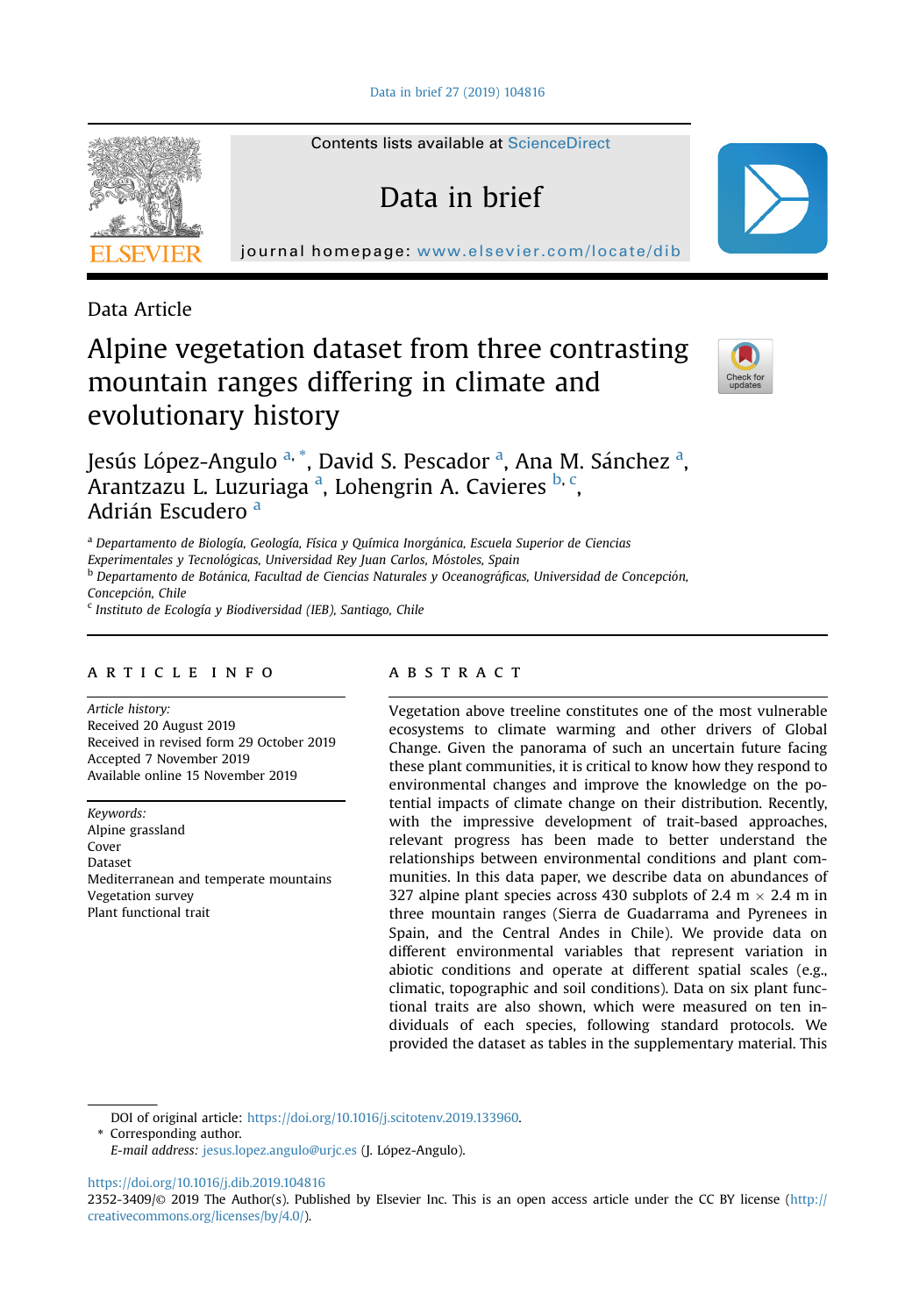information could be used to analyse the relationship between the alpine vegetation and changes in environmental conditions, and ultimately, to understand ecosystem functioning and guide conservation strategies of theses threatened and valuable ecosystems. © 2019 The Author(s). Published by Elsevier Inc. This is an open access article under the CC BY license [\(http://creativecommons.](http://creativecommons.org/licenses/by/4.0/) [org/licenses/by/4.0/\)](http://creativecommons.org/licenses/by/4.0/).

Specifications Table

| Subject                        | Ecology                                                                                      |
|--------------------------------|----------------------------------------------------------------------------------------------|
| Specific subject area          | Plant Community Ecology, Biodiversity, Plant Science                                         |
| Type of data                   | Three datasets on vegetation, environmental conditions and functional trait data per         |
|                                | plant species                                                                                |
| How data were acquired         | Field Survey                                                                                 |
| Data format                    | Raw data                                                                                     |
| Parameters for data collection | Field observation in summer during the flowering peak.                                       |
| Description of data collection | Cover data from 327 species visually estimated; environmental data from 430 subplots         |
|                                | coming from three different mountain ranges; and information from six plant functional       |
|                                | traits per plant species                                                                     |
| Data source location           | Guadarrama National Park, Sierra de Guadarrama, central Spain.                               |
|                                | Ordesa - Monte Perdido National Park, Pyrenees, north Spain,                                 |
|                                | Central Andes, Chile                                                                         |
| Data accessibility             | With the article in the supplementary material                                               |
| Related research article       | J. López-Angulo, D.S. Pescador, A.M. Sánchez, A.L. Luzuriaga, L.A. Cavieres, A. Escudero,    |
|                                | Impacts of climate, soil and biotic interactions on the interplay of the different facets of |
|                                | alpine plant diversity, Sci. Total Environ. 698 (2020) 133960. https://doi.org/10.1016/j.    |
|                                | scitotenv.2019.133960 [1]                                                                    |

#### Value of the Data

- The dataset can be used to carry out ecological studies analysing the relationship between alpine vegetation and changes in environmental conditions through taxonomic and functional information.
- Due to the nested sampling design, with information across large gradients and structured across two scales (plot and subplot), the dataset is suitable to evaluate assembly processes at different spatial scales.
- Given spatial coordinates are provided, changes in the vegetation can be assessed through time.
- The dataset can be useful in conservation purposes and climate change studies, and it can be integrated into macroecological analyses and species distribution modelling.
- Plots of 20 m side are commonly used in the literature, so this dataset can be useful for comparative studies of alpine plant diversity and assembly patterns.
- Dataset provides information from remote areas with few if any previous recordings (especially Chile)

#### 1. Data

The data presented in this paper involves: (1) abundance data from 327 species; (2) environmental data from 430 subplots coming from three different mountain ranges; and (3) data from six plant functional traits.

1. Vegetation data: Percentage cover of 327 plant species found in the 430 subplots (2.4  $\times$  2.4 m) sampled across three mountain ranges differing in climate and evolutionary history (the Sierra de Guadarrama and the Pyrenees in Spain, and the Central Andes in Chile). We sampled vegetation above the treeline, in snow-free zones such as windblown slopes and fellfields, avoiding rocks, screes, snow beds or humid depressions. The vegetation was consistently patchy and dominated by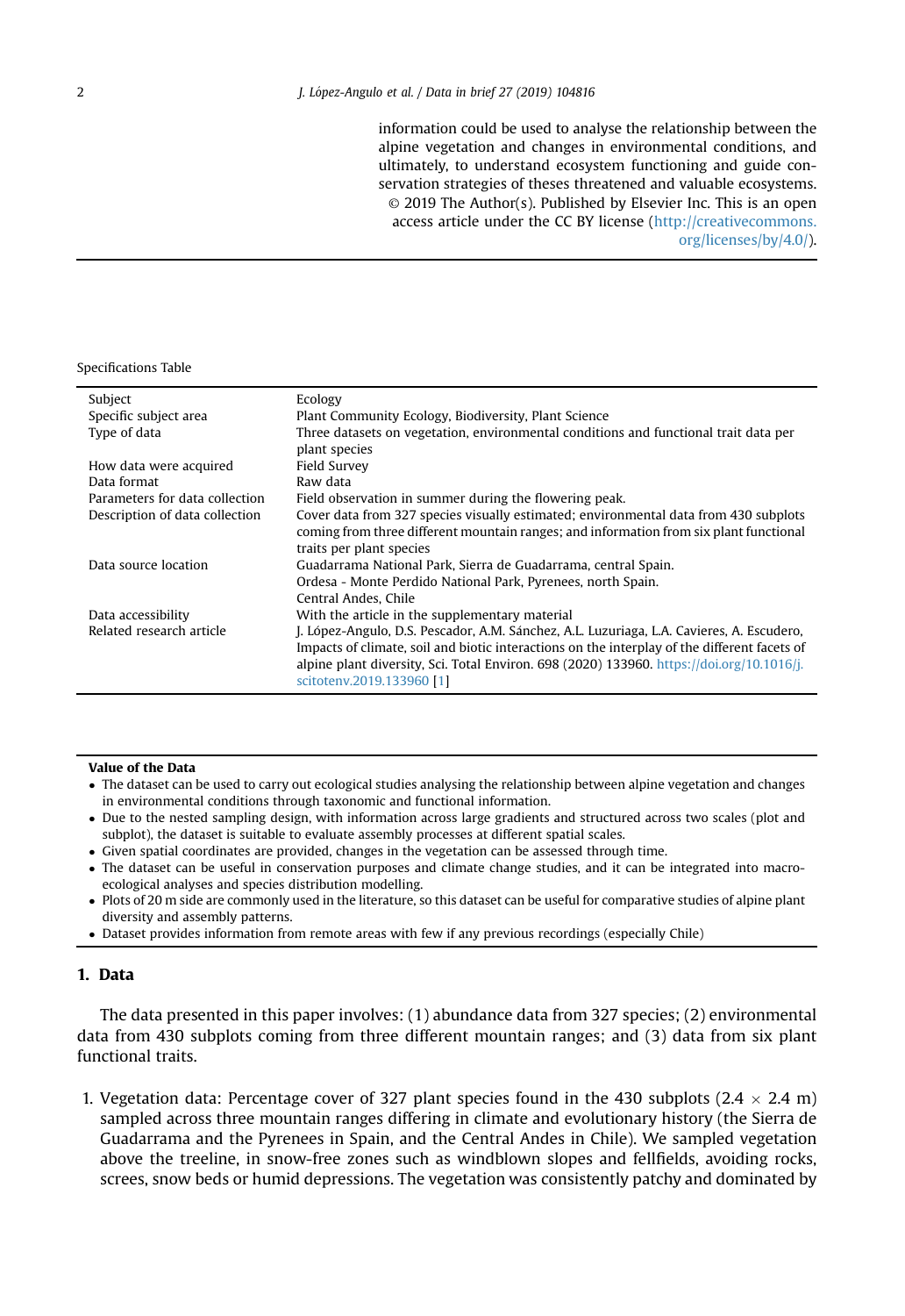grasses, creeping chamaephytes, perennial forbs and cushion-like plants. The vegetation data are available in the 'AbundanceDATA' sheet from the supplementary material.

- 2. Environmental data: We sampled vegetation in a wide range of aspects and slopes, and covering the complete elevation gradient in each mountain region. Elevation ranged from 1890 to 2420 m in Guadarrama, from 1650 to 2550 m in the Pyrenees, and from 2064 to 3627 m a.s.l. in the central Chilean Andes. We recorded the sampling dates, spatial coordinates, aspect and slope in each location sampled. We collected one soil sample in bare ground and another one in the vegetated area in each sampling unit. From soil samples, we estimated phosphatase (Phos) and  $\beta$ -glucosidase (Glu) soil enzymatic activities, soil organic carbon (SOC), total nitrogen (NT), available phosphorus (PT) and potassium (K) as key nutrients related to primary productivity and the build-up of nutrient pools [[2](#page-4-0)]. We also measured soil pH and electrical conductivity. The environmental data are available in the 'FieldDATA' sheet from the supplementary material.
- 3. Trait data: We measured six functional traits associated with critical and well-known functional axes of plant performance for most of the species in each mountain range: vegetative height (VH), plant size (PS), specific leaf area (SLA), leaf dry matter content (LDMC), leaf thickness (LT) and seed mass (SM, except for Chile). The trait data are available in the 'TraitDATA' sheet from the supplementary material.

#### 2. Experimental design, materials, and methods

We established 39 plots of  $20 \times 20$  m (Fig. 1d) during June and July of 2011 in Guadarrama NP (Figs. 1a), 27 plots during July of 2013 and 2014 in Ordesa-Monte Perdido NP [\(Fig.1b](#page-3-0)), and 20 plots during January of 2014 in three different areas [\[3\]](#page-4-0) from the central Chilean Andes [\(Fig. 1c](#page-3-0)). We located four 2.4 m  $\times$  2.4 m subplots in the corners of each plot, and a fifth in the centre ([Fig. 1](#page-3-0)d). This nested-plot design allowed comparisons of diversity across sites at different spatial scales. We visually estimated the percentage cover of each species at each  $2.4 \times 2.4$  m subplot. We collected all the field data during the flowering peak. We obtained coordinates, elevation and aspect using a GPS (Garmin Colorado- 300; Garmin, Olathe, CO, USA) and slope using a clinometer (Silva Clinomaster; Silva Sweden, Sollentuna, Sweden). We used latitude, aspect and slope data to calculate Gandullo's potential solar radiation coefficient [[4](#page-4-0)]:

 $PSR_n =$ sen i $\cdot$ cos p  $-$ cos  $\alpha \cdot$ cos i $\cdot$ sen p

 $PSR_s =$ sen i $\cdot$ cos p + cos  $\alpha \cdot$ cos i $\cdot$ sen p

where  $PSR_n$  is the potential solar radiation calculated in north-facing sites and  $PSR_s$  in south-facing sites, *i* is the solar incidence angle (i.e.  $90^{\circ}$  - latitude), *p* is the slope,  $\alpha$  is the angle formed by the aspect and  $0^{\circ}$  for PSR<sub>n</sub> and the aspect and 180 $^{\circ}$  for PSR<sub>s</sub>.

We estimated the eight soil physicochemical properties, phosphatase and  $\beta$ -glucosidase enzymatic activities, soil organic carbon (SOC), total nitrogen, available phosphorus, potassium, pH and electrical conductivity for each soil sample. Then, we averaged and weighted the values of soil properties by the respective cover of bare ground and vegetated area as proxies of soil nutrient stocks in the soil. We determined soil organic C was by colorimetry after oxidation with a mixture of potassium dichromate and sulphuric acid. Total N and available P was determined on a SKALAR $++$  San Analyzer (Skalar, Breda, The Netherlands) in the Nutrilab/URJC lab after digestion with sulphuric acid and Kjedahl's catalyst  $[5]$  $[5]$  $[5]$ . We measured potassium  $(K)$  with the same analyser after the soil samples had been shaken with distilled water (1:5 ratio) for 1 h. We estimated B-glucosidase and acid phosphatase activities using the methodology described by Eivazi & Tabatabai [\[6\]](#page-4-0) and Tabatabai and Bremner [[7](#page-4-0)], respectively. We measured soil pH using a pH meter (GLP 21; Crison, Barcelona, Spain) and electrical conductivity with a conductivity meter (GLP 31; Cri-son, Barcelona, Spain) in a 1:2.5 mass:volume soil and water suspension. A detailed description of the estimation of eight soil properties is provided in Ref. [\[8](#page-4-0)].

We measured six plant functional traits in most of the plant species in the respective plant communities. These species represented at least 87% of the accumulated cover (99% in Guadarrama NP, 94% in Ordesa-Monte Perdido NP and 87% in central Chilean Andes). We sampled 10 randomly selected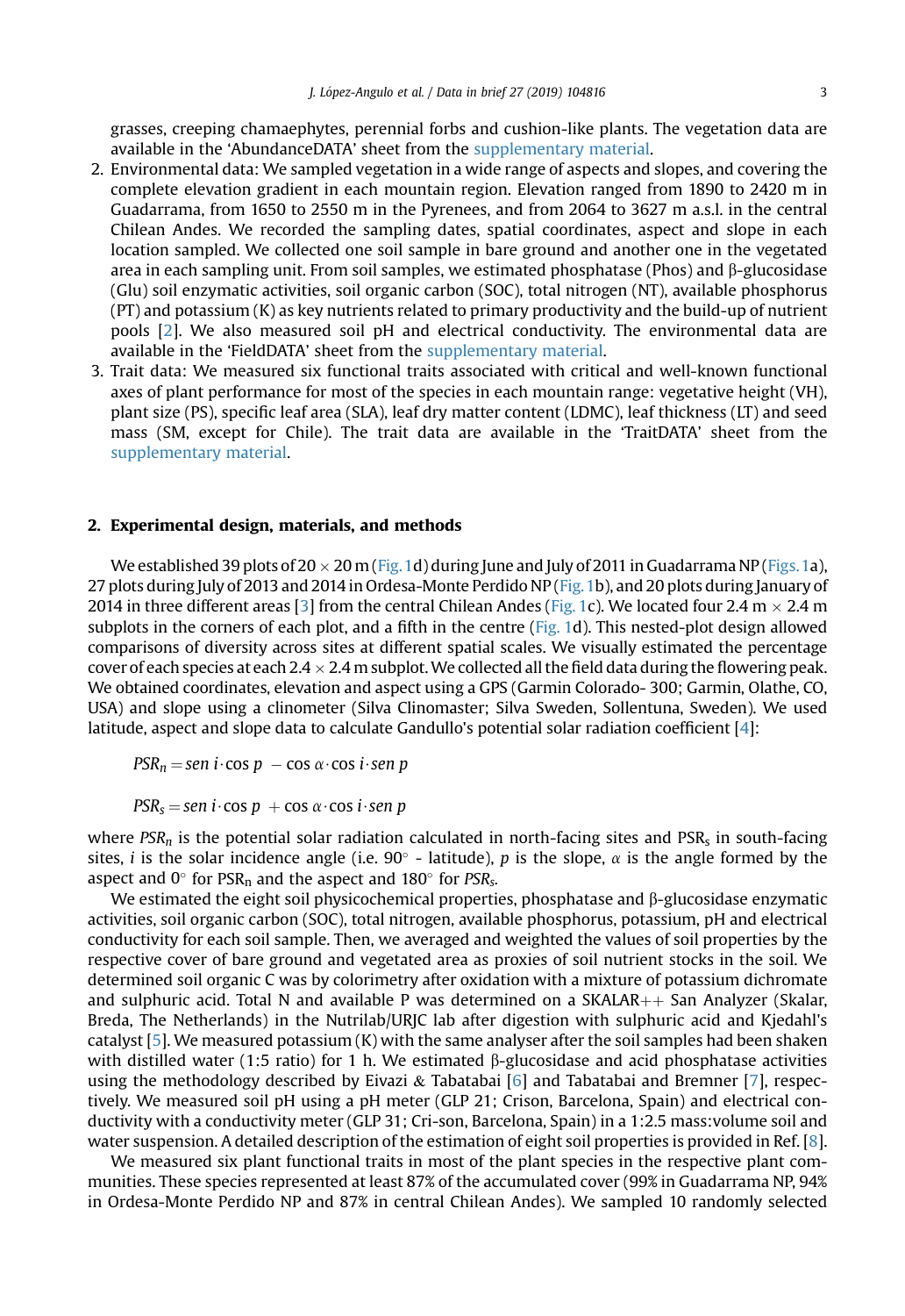<span id="page-3-0"></span>

Fig. 1. Sampling design. Locations of the three study areas across three mountain ranges differing in climatic conditions and evolutionary history: (a) Sierra de Guadarrama and (b) Pyrenees, in Spain; and (c) three different zones from the Central Andes in Chile. (d) Nested Sampling design structured across two scales (20  $\times$  20 m Plot and 2.4  $\times$  2.4 m Subplot).